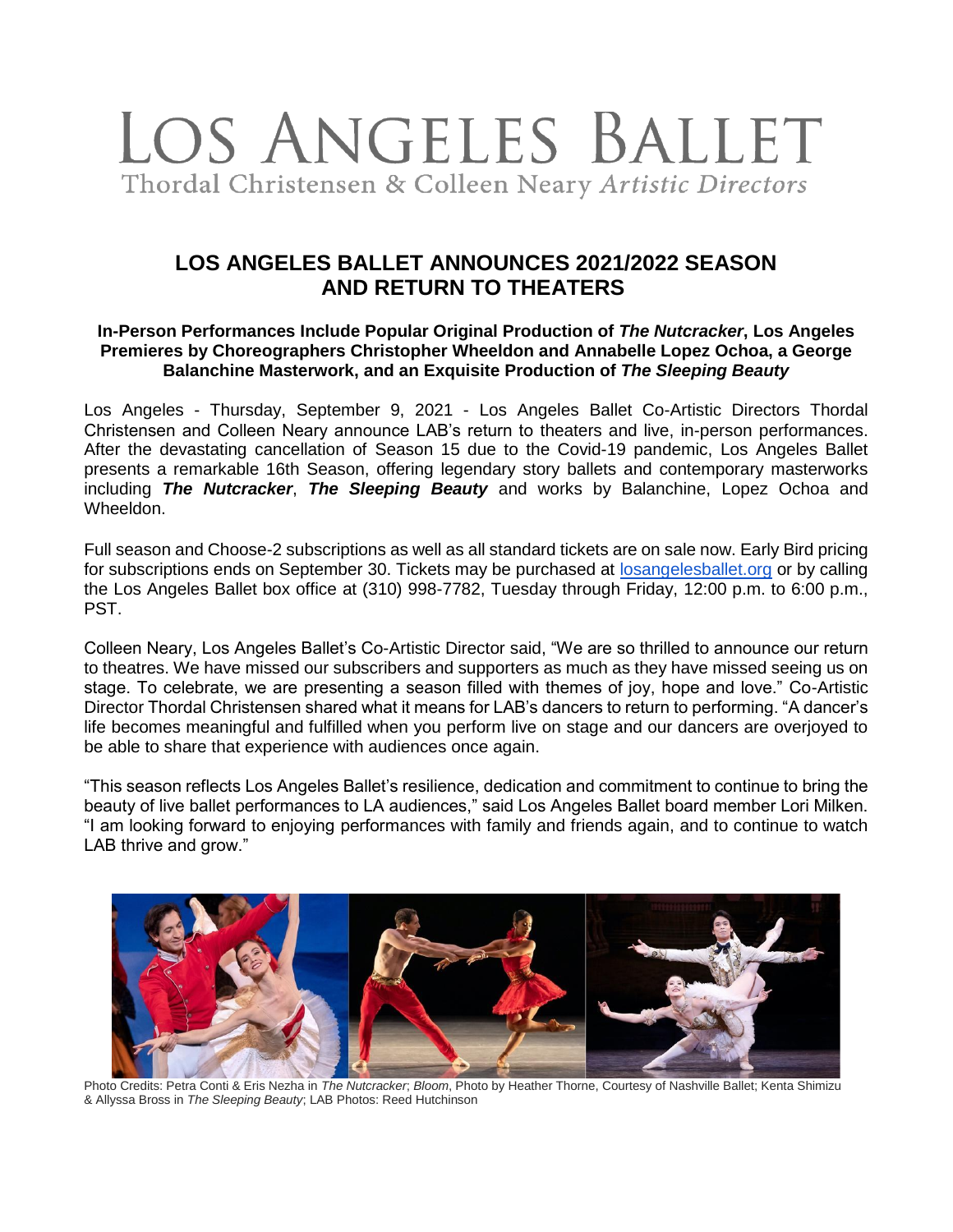The **2021/2022 Season** opens with Los Angeles' Holiday tradition LAB's *The Nutcracker*, set in 1913 California in a classic Spanish style home with Mexican, Spanish, and European influences. The story unfolds with a warm and inviting sense of being inside a children's book and follows Clara and her beloved Nutcracker as they travel to the Land of Snow and the Palace of the Dolls. The Dolby Theatre performances will feature the **LAB Orchestra**, with renowned ballet conductor, **Andrea Quinn**.

Los Angeles Ballet begins the holiday season November 20 and 21 with the **Nutcracker Tea!**, a muchloved and delightful family experience. Chaired by Bari Milken-Bernstein and co-chaired by Jennifer Lustig Gardner and Brooke Lande, the event features a preview performance of excerpts from *The Nutcracker,* and opportunities for children to interact with LAB dancers and costumed characters from the production*.* Along with sumptuous treats and refreshments, the event includes an elegant holiday boutique, Nutcracker-themed craft activities, and a keepsake photo opportunity.

Tickets for the 2021 Nutcracker Tea! are available now as add-ons to season subscriptions with priority seating, or as single tickets with general seating. Details of the event are available at losangelesballet.org.

In April 2022, *BLOOM* offers *Ghosts, Apollo* and *Bloom*, three works performed exclusively at The Broad Stage in Santa Monica. Master contemporary choreographer **Christopher Wheeldon** makes his stage ethereal and substantial for *Ghosts* (LA Premiere), presenting a realm where ghosts manifest in a dark watery playground. *Apollo*, one of **George Balanchine's** most iconic and best-loved works, depicts the young god of music visited and instructed by three Muses. The second LA Premiere is *Bloom* by Belgian-Colombian choreographer **Annabelle Lopez Ochoa**. The dance is inspired by Puja; a worship ritual from Hinduism where flower offerings are laid out at the doorstep 3 times each day.

*The Sleeping Beauty*, after Marius Petipa's work, one of the most treasured story ballets of all time, will be presented in June 2022. The epitome of classical ballet, *The Sleeping Beauty* is considered to be the most authentic of Petipa's work, and Thordal Christensen and Colleen Neary's production is not only true to the tradition but presents the story with drama, excitement, and beauty. This cherished fairy tale tells the story of an enchanted sleep, and the love between a beautiful princess and a handsome prince. Arrested by a powerful evil, inner beauty lies dormant, to be awakened after one hundred years through the power of pure love.

Los Angeles Ballet will resume its **Power of Performance! (POP!**) outreach program committed to providing a minimum of 10% of tickets to every performance, free of charge, to Los Angeles County's underserved communities. LAB partners with 50 social service agencies from all five Supervisorial Districts including those supporting children with special needs, domestic violence survivors, active-duty military and veterans, senior centers, and youth in the county probation system. Many participants in the program will have the opportunity to attend a ballet performance for the first time in their lives.

During the closure due to COVID-19, Los Angeles Ballet adapted its **A Chance to Dance (ACTD)** program to a virtual experience to continue to provide free monthly dance class via live sessions on Instagram. LAB's professional dancers teach a variety of dance classes, give informal performances and coordinate wellness lectures. ACTD promotes knowledge of dance, a healthy lifestyle, confidence and joy. Participants from schools, arts organizations, social service agencies and the general public participate. Registration is open to all, with classes offered to a variety of age groups. A schedule of upcoming classes can be found at [losangelesballet.org/a-chance-to-dance.](https://losangelesballet.org/a-chance-to-dance)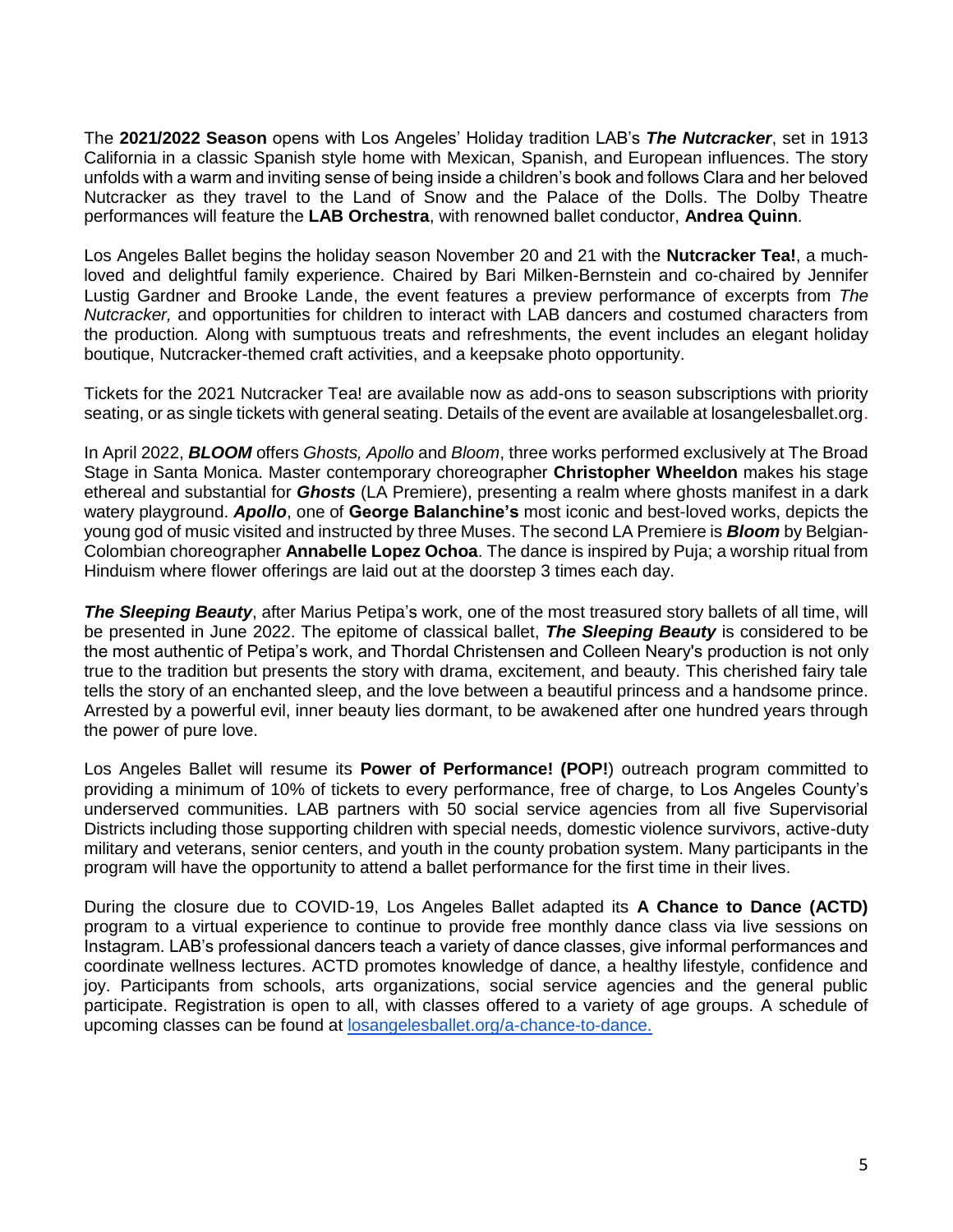### **About Los Angeles Ballet**

Founded in 2004 by Artistic Directors Thordal Christensen and Colleen Neary, and former Executive Director Julie Whittaker, Los Angeles Ballet is known for its superb stagings of the Balanchine repertory, stylistically meticulous classical ballets, and its commitment to new works. LAB has become recognized as a world-class ballet company, presenting 21 productions encompassing 43 works, including 13 commissioned world premieres. Los Angeles Ballet 'tours' throughout LA County, regularly appearing at five venues. Since its inception in 2006, LAB's *Power of Performance (POP!)* program has provided thousands of free tickets to underserved or disadvantaged children, seniors, veterans, and their families. LAB's *A Chance to Dance Community Days* outreach program was launched in October 2012.

# **About Colleen Neary**

With stellar credentials in performing, teaching, and staging ballets, Colleen Neary brought a wealth of professional experience and expertise when she and her husband, Thordal Christensen, co-founded Los Angeles Ballet in 2004. Born in Miami, Florida, Neary trained in New York at the School of American Ballet and at Harkness House for Ballet Arts. She danced as a soloist with New York City Ballet from 1969 to 1979. George Balanchine personally selected her to stage his ballets for other companies as Répétiteur for The George Balanchine Trust, which is the official guardian of the choreographer's style and celebrated choreography.

Neary's career path led her to Europe in 1979, where she was Rehearsal Director and Choreographic Assistant with Zurich Ballet. She also performed internationally as a Guest Artist and staged Rudolf Nureyev's full-length *Don Quixote* and *Manfred* throughout Europe. In 1984, Maurice Béjart recruited her as Guest Principal Artist and Company Teacher for his Ballet du Deuxième Siècle. Neary returned to the U.S. in 1986, joining Pacific Northwest Ballet as Principal Dancer. In 1992, she began a decade with The Royal Danish Ballet as Rehearsal Director, Company Teacher and First Instructor in charge of productions.

In 2002, Neary and Christensen moved to Los Angeles and responded to the need for a resident professional ballet company. Since the company's 2006 debut, Neary and Christensen have cochoreographed an original *Nutcracker* production set in 1912 Los Angeles, as well as other full-length classics. They have commissioned new contemporary choreography, and presented ballets by 20th century masters, including more than 20 of Balanchine's ballets. As a Répétiteur, Neary remains in demand, continuing to stage Balanchine ballets for major U.S. and international ballet companies. Her commitment to ballet education also resulted in co-founding Los Angeles Ballet School and Los Angeles Ballet's many community outreach programs.

### **About Thordal Christensen**

Born in Copenhagen, Denmark, Thordal Christensen trained at The Royal Danish Ballet School and at the School of American Ballet in New York. He had a successful performing career with three of the world's major ballet companies in Europe and in the U.S. and eventually established his credentials as a choreographer. Christensen served as artistic director of The Royal Danish Ballet and The Royal Danish Ballet School, where he was praised for artistic leadership, developing new choreography, cultivating young talent, and his commitment to dance education.

After moving to Los Angeles in 2002, Christensen noticed the city's lack of a professional resident ballet company, and in 2004, he drew on his extensive experience to co-found Los Angeles Ballet with his wife Colleen Neary. The company debuted in 2006 with its original production of *The Nutcracker*, which was set in 1912 Los Angeles. It was presented in five theaters throughout the Los Angeles metropolitan area. As Co-Artistic Directors, Christensen and Neary have steered the company through 15 seasons,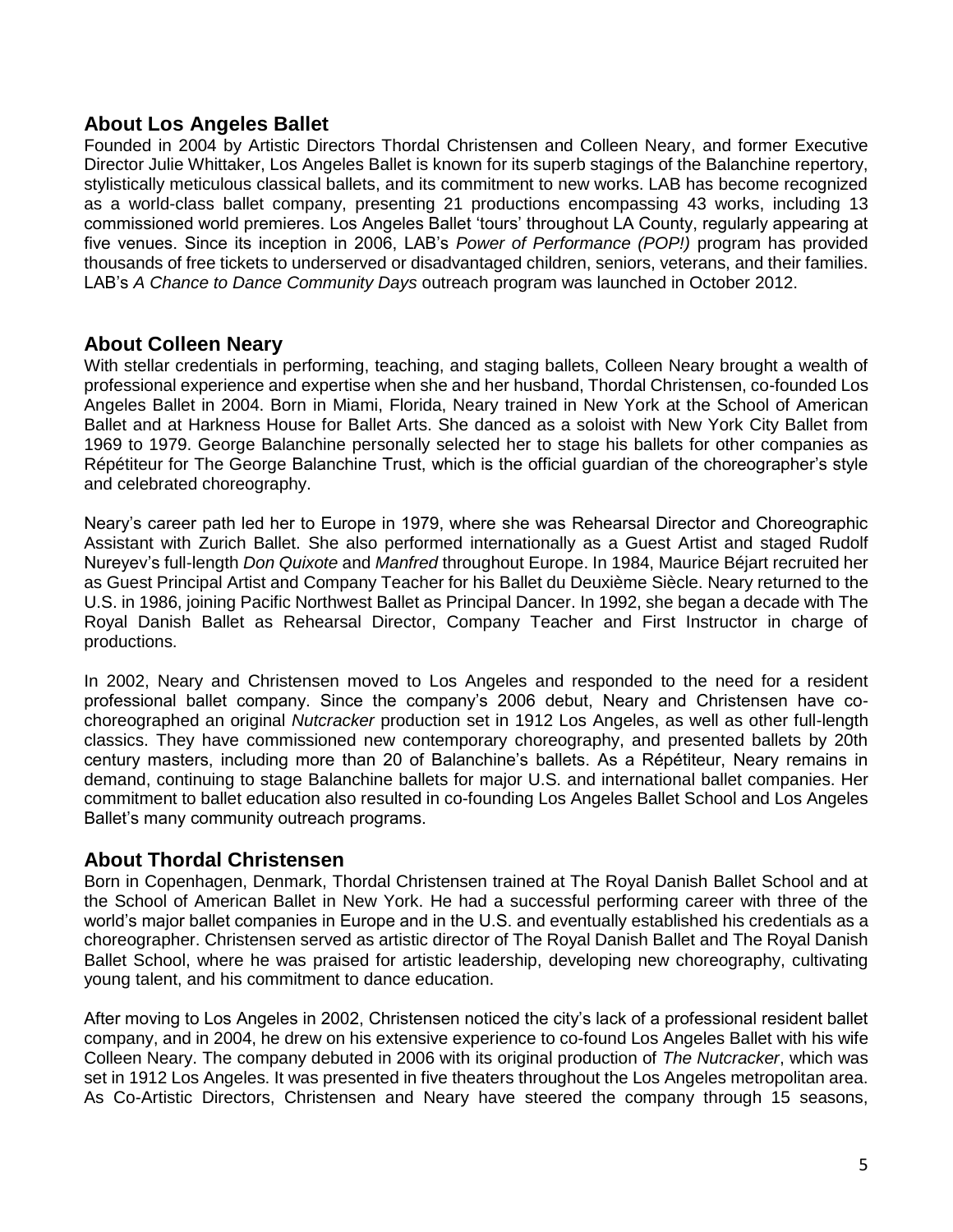establishing multiple home venues and building a repertoire of full-length classics, including *The Nutcracker, Swan Lake, The Sleeping Beauty, Giselle*, and *Don Quixote* (also choreographed by Christensen and Neary).

Christensen and Neary have led Los Angeles Ballet by commissioning new choreography, presenting 20th century masterpieces by Lar Lubovitch, Jiri Kylián and George Balanchine, and offering free educational outreach programs for the community. Concurrently, the couple founded Los Angeles Ballet School, which has offered training to a new generation of dancers.

# **Calendar Listing for Los Angeles Ballet 2021/2022 Season**

# *The Nutcracker Tea!*

#### **Waldorf Astoria Beverly Hills**

Sat, Nov. 20, 10:00 a.m., 1:30 p.m. & 5:00 p.m. Sun, Nov. 21, 10:00 a.m. & 1:30 p.m.

# *The Nutcracker*

#### **The Alex Theater**

Sat, Dec. 4, 6 p.m. Sun, Dec. 5, 2 p.m.

#### **Redondo Beach Performing Arts Center**

Sat, Dec. 11,1 p.m. & 5 p.m. Sun, Dec. 12, 12 p.m.

#### **UCLA Royce Hall**

Fri, Dec. 17, 8 p.m. Sat, Dec. 18, 12 p.m. & 5 p.m. Sun, Dec. 19, 12 p.m. & 5 p.m.

#### **Dolby Theatre**

*with Live Orchestra* Thurs, Dec. 23, 8 p.m. Sat, Dec. 24, 12 p.m. Sun, Dec. 26, 11 a.m. & 4 p.m.

# *BLOOM*

**The Broad Stage**  Thurs, April 21, 7:30 p.m. Fri, April 22, 7:30 p.m. Sat, April 23, 5 p.m. (LAB Annual Gala Night)